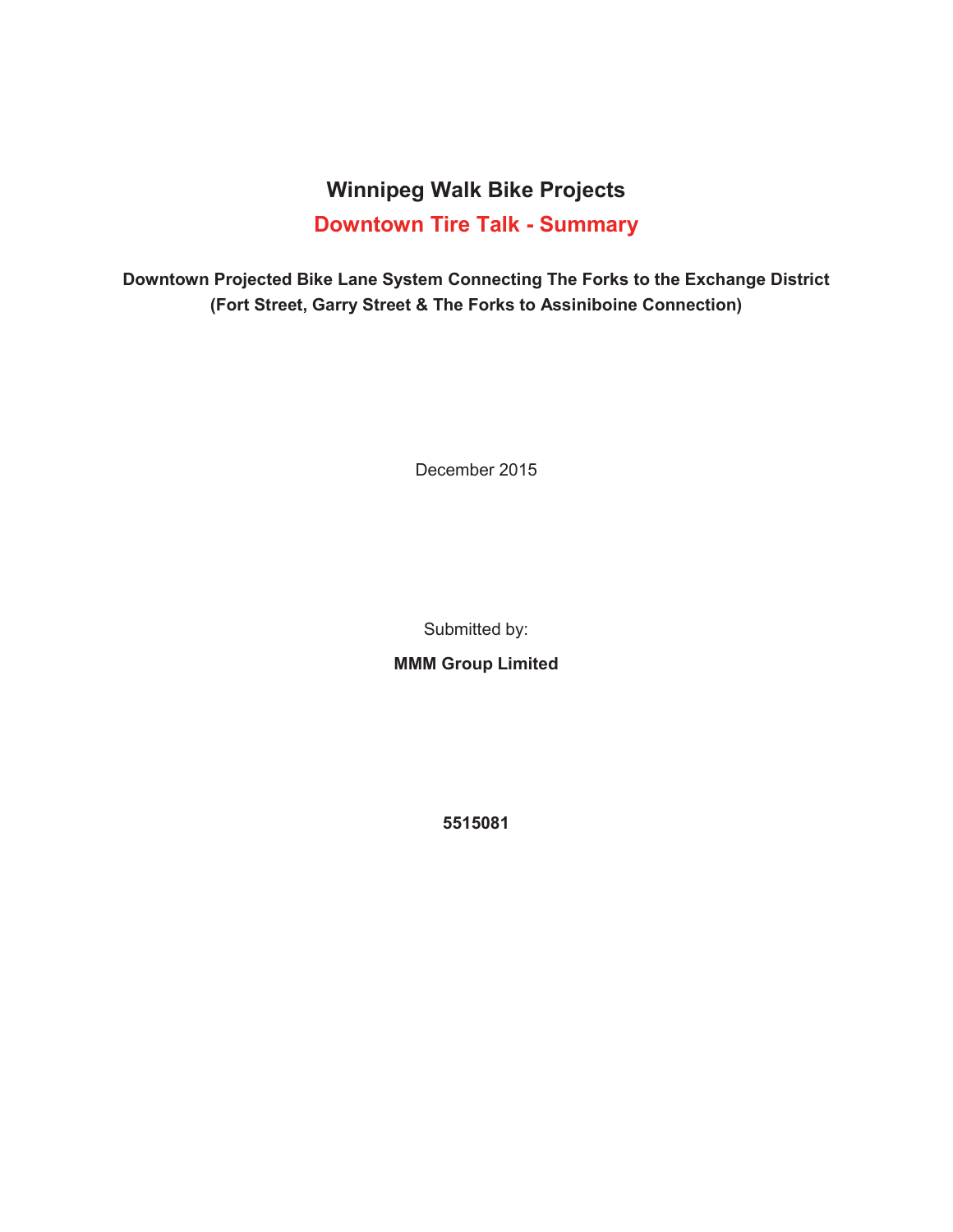## **Table of Contents**

# **Appendices**

**Appendix A – Study Area Map**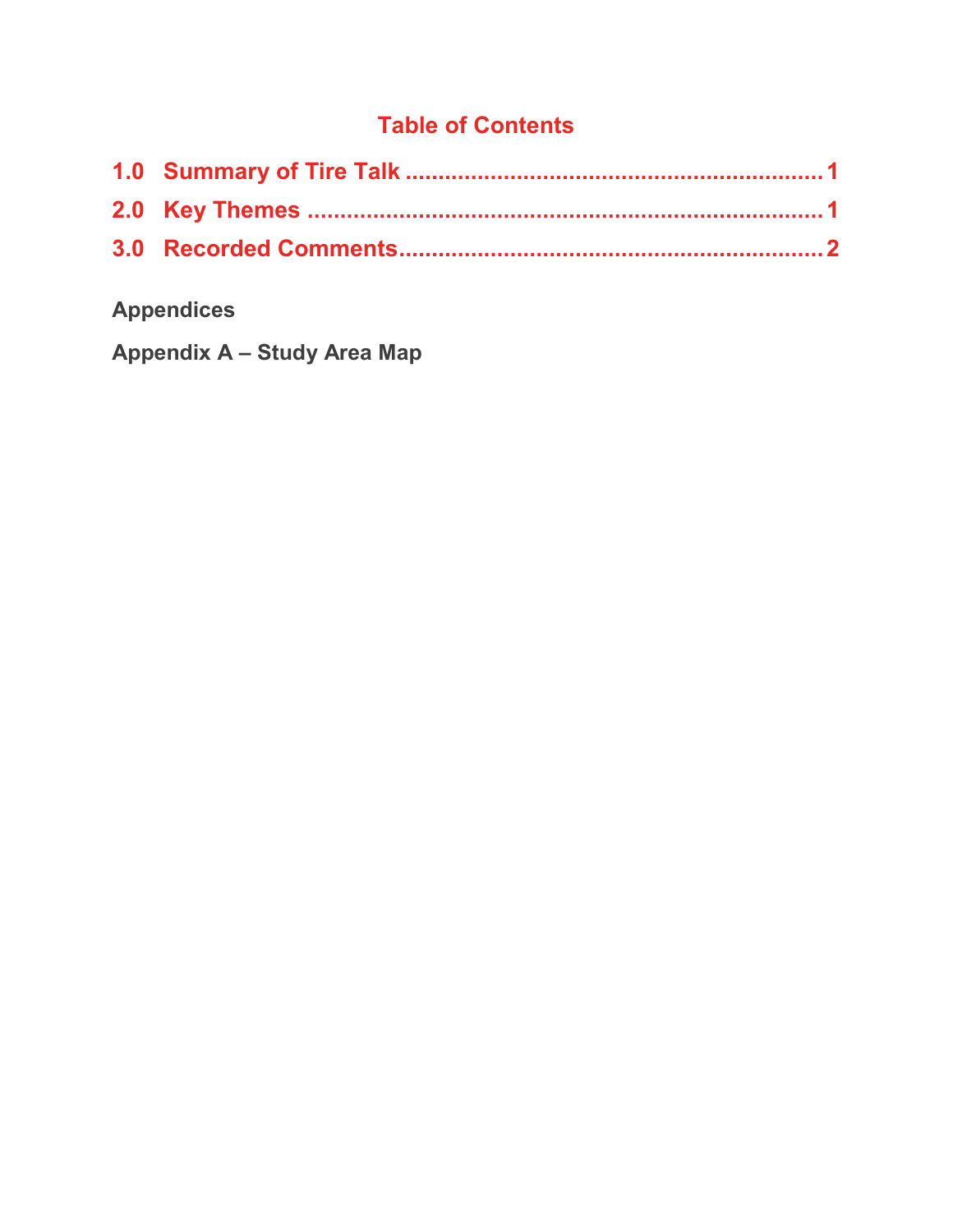**Date:** October 19, 2015 and November 2, 2015

**Time:** 3:00 pm – 5:30 pm and 3:30 pm – 5:30 pm

**Weather:** 5 +/- degrees and sunny and 7 +/- degrees and overcast

**Location:** South side of Assiniboine Avenue at Garry Street

**Staff:** 5

**Total Recorded Conversations:** 55

**Total Flyers Distributed:** 80

#### **1.0 Summary of Tire Talk**

The project team set up a tent, table and sign. The event was intended to provide the opportunity for existing users of pedestrian and cycling facilities to discuss the project. Passersby were offered refreshments and engaged in informal discussions about the project. Upon completion of a conversation the project team member recorded the conversation highlights that were transcribed later. These conversations were compiled into key themes listed below, with the conversation notes outlined in the following section.

### **2.0 Key Themes**

**Garry Street at Broadway Avenue:** The alignment of the cycling lane on Garry Street shifts to the west south of Broadway Avenue. This was reported as dangerous for cyclists as drivers sometimes do not shift over and end up driving in the cycling lane.

**Safety:** Actual safety and perceived safety would increase by building protected cycling lanes. Respondents indicated they feel safer on protected lanes than on streets with painted lanes or sharrows. They also indicated protected lanes reduce the risk of collisions between cyclists and automobiles and risk of cyclists being "doored."

**Green Bike Lanes:** It was indicated that the existing green ground treatment on the Fort Street painted cycling lane increases visibility and safety for cyclists.

**Main Street Crossing:** Improving the Main Street crossing at Assiniboine Avenue is considered important to respondents to improve safety and respondents are supportive of improving the crossing at Main Street and Assiniboine Avenue.

**Types of Bike Lanes:** The Assiniboine Avenue cycle track and the Sherbrook Street cycle track are considered high quality types of bike facilities and should provide guidance on the design of new facilities. Commuter cyclists indicated painted lanes are fine for many confident riders, but not for everyone.

**Maintenance:** Cycling lanes should be well maintained in the winter and kept clear of dirt and debris year round.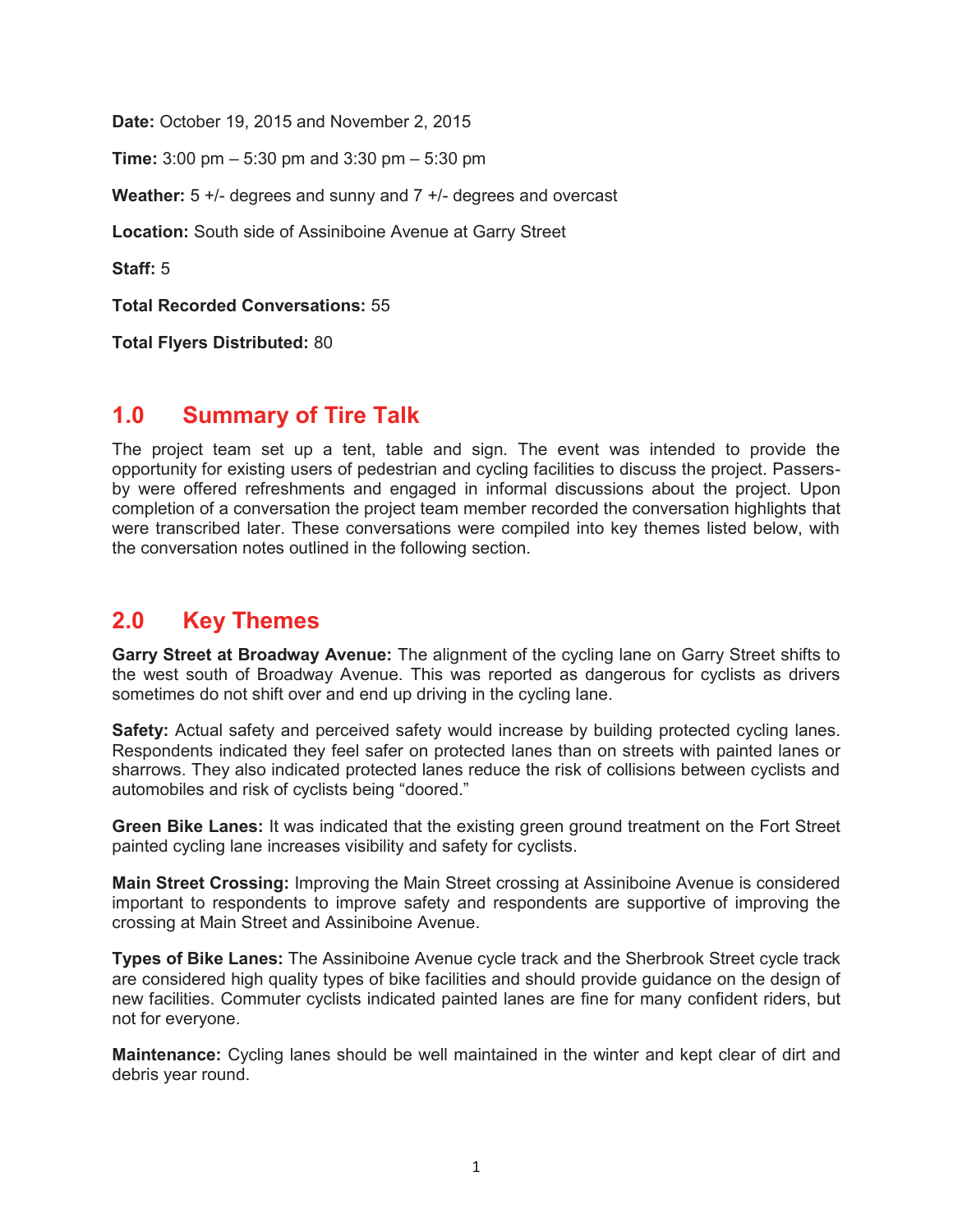**Connectivity:** Ensuring cycling facilities are interconnected with each other and with destinations are important to respondents. Gaps in the cycling network force some riders on to the sidewalk, which is illegal and also make the cycling network less user friendly and inaccessible for some riders. Winnipeg Square is a major destination and should be directly connected to new cycling infrastructure.

**Wayfinding:** Respondents indicated better wayfinding for pedestrian and cycling routes is required to promote better connections between different segments of pedestrian and cycling infrastructure.

#### **3.0 Recorded Comments**

- $\triangleright$  Fort Street at Portage Avenue upgrade the northbound crossing to Notre Dame Avenue with green surface treatment. It is highly visible and much safer for cyclists. This will increase user comfort and number of users.
- $\triangleright$  On Garry Street from Broadway Avenue to Assiniboine Avenue the street narrows and lanes readjust from north of Broadway, cars often drive in the painted bike lane.
- $\triangleright$  The green ground treatment on Fort Street is too rough.
- $\triangleright$  The Assiniboine Avenue cycle track is the best type of bike lane. Painted lanes and diamond lanes are dangerous. Upgrading the crossing of Main Street at Assiniboine Avenue is an important improvement.
- $\triangleright$  Protected bike lanes on Fort Street and Garry Street would be great. The lane alignments shift on Garry Street south of Broadway Avenue. This is dangerous for cyclists as drivers don't always shift to the left and drive in the bike lane. Cyclists don't use the Assiniboine Avenue cycle track east of Garry Street because the Main Street crossing does not line up with the cycle track.
- $\triangleright$  "Let's do it." I am in favour of protected lanes. Protected lanes are much safer than painted lanes and sharrows.
- $\triangleright$  Consider amenities for cyclists and pedestrians along with infrastructure. Publically accessible washrooms are an important component of urban areas. Also, consider people with disabilities when designing new infrastructure. Don't assume designers understand all such issues, get input from users.
- $\triangleright$  The green surface treatment is great as it increases visibility of the cycling lane. The Assiniboine Avenue cycle track is the best type of bike lane. We need to be careful not to take too much road space away from cars, they are important too.
- $\triangleright$  Confident cyclists do not need a protected bike lane. The concrete barrier just ends up getting destroyed after a few years anyway.
- $\triangleright$  The Sherbrook Street bike lane is the best type of protected bike lane. It is great in the winter and the buffer makes cyclists feel safe all year round. The same type of facility should be developed on Fort Street and Garry Street.
- $\triangleright$  Painted lanes are good for cyclists but separated bike lanes are the best.
- $\triangleright$  Painted lines work fine although I prefer off-street trails.
- $\triangleright$  I have been hit by cyclists while walking on sidewalks. Providing bike facilities will not only make it safe for cyclists, but also pedestrians.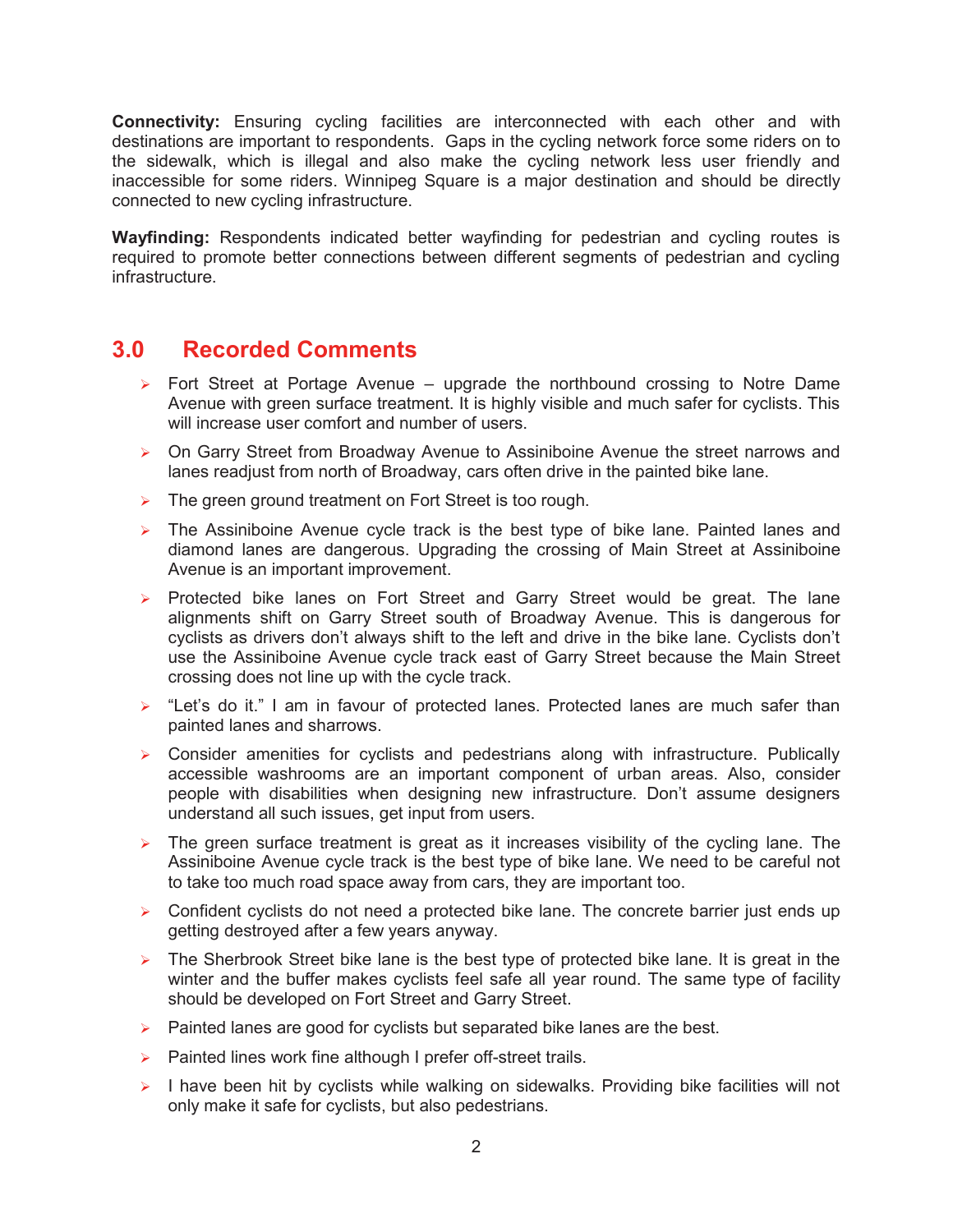- $\triangleright$  The Sherbrook Street bike lane is the best type of lane, I feel safe there. The City should build protected bike lanes on Portage Avenue.
- $\triangleright$  Having protected lanes that are well maintained year round will encourage cycling year round. Improving the Main Street crossing is important, currently it is unsafe.
- $\triangleright$  I feel safe on protected lanes and ride on painted lanes, but don't feel safe. When there is no lane I am forced to ride illegally on the sidewalk.
- $\triangleright$  Along with improving the Main Street crossing, there could be signage to direct cyclists underneath Main Street.
- $\triangleright$  Winnipeg Square is an important destination that would be missed if the cycling connection is located on Garry Street only. Also, bike parking at Winnipeg Square is needed. Considering a safe link from Portage Avenue to Albert Street and the Exchange district is crucial to the design. A wayfinding strategy should be considered in the bike lane design. The Main Street crossing at Assiniboine is important as well.
- $\triangleright$  I like the Assiniboine Cycle Track and would like to see something similar on Fort Street and Garry Street with a concrete barrier. Make sure it accommodates busses as well.
- $\triangleright$  Fort Street at Portage Avenue is not safe for cyclists. Right turning automobiles have to weave through traffic. I would not bring my nine year old child cycling on Fort Street and Garry Street as they exist today, but would bring them on the Assiniboine Avenue Cycle Track if it had better connectivity to destinations.
- $\triangleright$  The Sherbrook Street Bike lane is not the best design. There is poor visibility of cyclist for automobiles turning right through the bike lane to parking lots. The Assiniboine Avenue cycle track design is preferred. I agree the Main Street crossing is important.
- $\triangleright$  The best option for a bike lane on Fort Street and Garry Street is a protected lane on one side of the street with no parking between the protected lane and traffic lane. This design on Sherbrook Street is dangerous for cyclists as cars disrupt visibility for right turning automobiles. It is fine to take a lane of parking to accommodate a cycling lane if required. Also, if a half signal is installed at Main Street ensure the wait time is short. The Osborne Street signal wait time is much too long. I have seen many more cyclists on Winnipeg's roads in recent years. Invest in new infrastructure and people will use it.
- $\triangleright$  I am a commuter cyclist and feel safe on painted lanes, but I agree that they are not safe for everyone, especially children. I think a protected lane on Fort Street and Garry Street would be a good thing.
- $\triangleright$  Connectivity of cycling lanes is important. It is very dangerous when a bike lane abruptly ends. When that happens I just end up riding on the sidewalk. I feel safe on the Assiniboine Avenue cycle track.
- ▶ When cyclists, pedestrians and vehicles all mix at an intersection conflicts arise. It is difficult to predict what other modes will do with the multiple movements.
- $\triangleright$  The current lanes on Fort Street and Garry Street are fine. Wider lanes and/or better visibility would be good. Separated lanes are only good if they are cleared through the winter, which increases the likelihood of people riding year round.
- $\triangleright$  When the Assiniboine Avenue cycle track goes off the street into the park it is more difficult to get back on to Assiniboine Avenue and turn onto Fort Street. The Main Street crossing is important.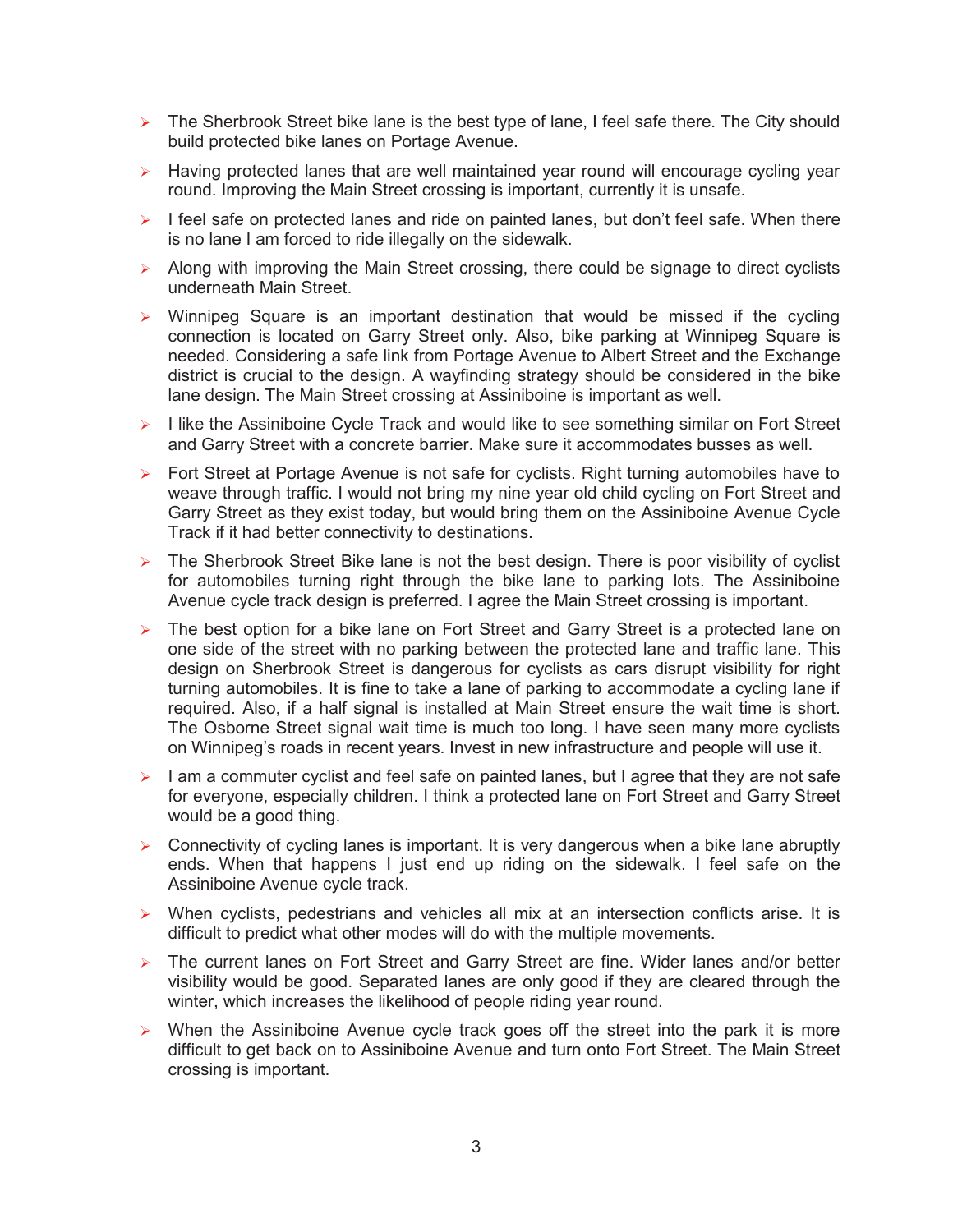- $\triangleright$  Ensure cycling lanes are maintained, especially in the spring the dirt spread in the winter is a hazard for cyclists. A major issue with the cycling lane on Sherbrook Street is where the lane becomes painted, south of Portage Avenue where right turning automobiles have to weave through the bike lane. This is dangerous. Please eliminate cars having to weave through the bike lane here and in other places.
- $\triangleright$  Where Garry Street crosses Broadway Avenue the bike lane and automobile lane shifts. This puts cars in the bike lane. Protected lanes are good, but it attracts so many riders that they get congested making it difficult to pass. Consider conflicts with parked cars and cyclists getting "doored."
- $\triangleright$  Protected lanes are great, I feel vulnerable on painted lanes. I cycle from downtown to St. Vital, the projected lanes on Dunkirk Drive are great.
- $\triangleright$  Winnipeg Square is a big destination and the cycling lane should be located on Fort Street.
- $\triangleright$  We need more lanes like Sherbrook Street. I ride from St. Vital near the Autopac on St. Mary's Road and that stretch is one of the only areas I have to ride with automobiles.
- $\triangleright$  Confident cyclists feel safe on painted lanes, but others may not. Ensure connectivity of cycling lanes.
- $\triangleright$  The bike lanes are great the way they are. I haven't had many issues and don't feel threatened. I don't think the City should spend much money on upgrades. Fort Street and Garry Street are quiet and not that long. I have been riding downtown for more than eight years and used to commute from St. Vital. Bike lanes on Fort Street just end at Portage Avenue.
- $\triangleright$  I like protected lanes the best, however painted lanes do help a lot. A major area of concern is St. Mary Avenue between Main Street and Fort Street there is no bike lane to connect to existing bike lane on St. Mary Avenue.
- $\triangleright$  There is a public health benefit of a separated lane and would increase the season of use. Existing painted lanes have a risk of "dooring." I really like Sherbrook Street bike lane for safety and aesthetics.
- $\triangleright$  The protected lanes are great just like the one on Sherbrook Street.
- $\triangleright$  Protected lanes.
- $\triangleright$  Garry Street has been great since they added the painted lanes. However, protected lanes where bikes and cars are separated from each other would be better – like Sherbrook Street. It has to be easy to get off the bike lane.
- $\triangleright$  I am a resident that lives on Garry Street and Assiniboine Avenue. Garry Street is awful for cycling because there is a vehicle conflict. When turning into the garage I am not sure if the cyclist will get hit by a door by the parked car so I have to wait before turning in. At night cyclists don't use lights and they are hard to see.
- $\triangleright$  Protected lane would be a good improvement. Fort Street is a better option for a two-way cycle track.
- $\triangleright$  Bike lanes on Fort Street and Garry Street make no sense. We are trying to treat bikes like cars, but there is no competition between 2000 lbs and 100 – 200 lbs. I ride from there to Assiniboine Forest and I never ride on the road. I am supportive of protected bike lanes. It is important to consider that conflicts are between bikes and cars and bikes and pedestrians. Remove one lane of parking and put a proper bike lane in there. There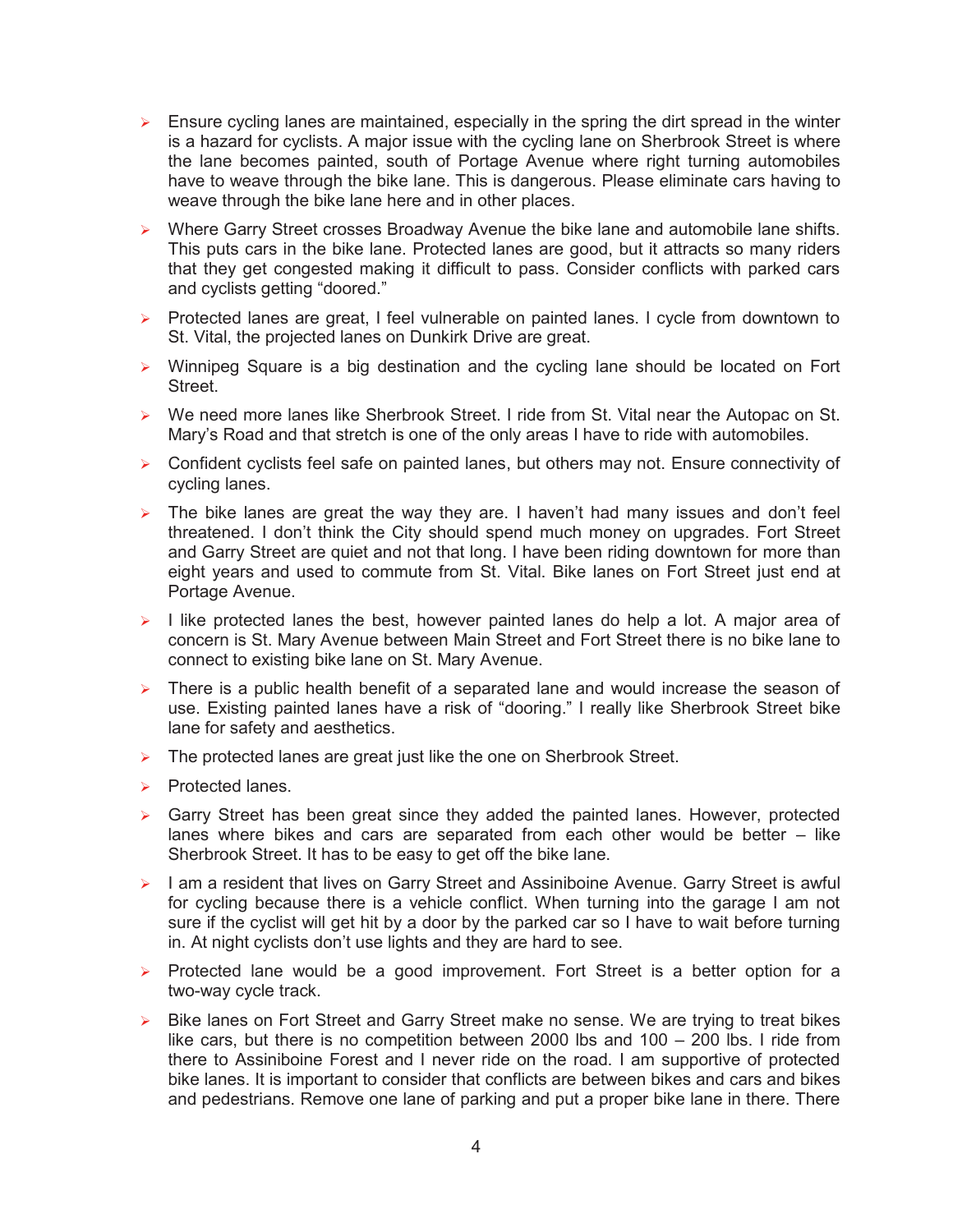are many parking spots available. Using parked cars to protect the bike lane from traffic is a good idea.

- ▶ I walk down Assiniboine Avenue from Osborne Street to Main Street and the pedestrian facilities are good (good lighting and walkway through the park). I would like to see a protected bike lane on Fort Street and Garry Street.
- $\triangleright$  I would like the pathway on Assiniboine Avenue to connect to Main Street and make it easy for cyclists to merge on to Main Street. Include a paved path through Bonnycastle Park where cyclists are already cutting through the park to get to southbound Main Street.
- $\triangleright$  Better wayfinding signage for cyclists.
- $\triangleright$  Better wayfinding for paths. Sidewalks are in poor condition in several areas of the downtown.
- $\triangleright$  Portage Avenue at Fort Street is a dangerous intersection for bike and cars. Otherwise downtown biking seems to be working. My concerns are connecting Assiniboine Avenue over the bridge on Main Street.
- $\triangleright$  Create better connections to the Exchange District and the east/west network.
- $\triangleright$  Are the bridge crossings for pedestrians only or cyclists as well?
- ▶ Improving the Main Street crossing at Assiniboine Avenue is important. Fort Street and Garry Street are ok as they are now.
- $\triangleright$  I would like to traffic calming Assiniboine Avenue (e.g., speed bumps) as there is still a lot of through traffic.
- $\triangleright$  Create more bike paths everywhere.
- $\triangleright$  A protected north/south route would be great. Pavement on Colony Street is terrible, I almost fell off my bike. We need more connections into the city to office buildings from Assiniboine Avenue.
- $\triangleright$  I live at Fort Garry Place. I am concerned about traffic flow around the Fort Garry Hotel with the Assiniboine Cycle Track. I am in favour of cycling lanes, but not at the expense of traffic access.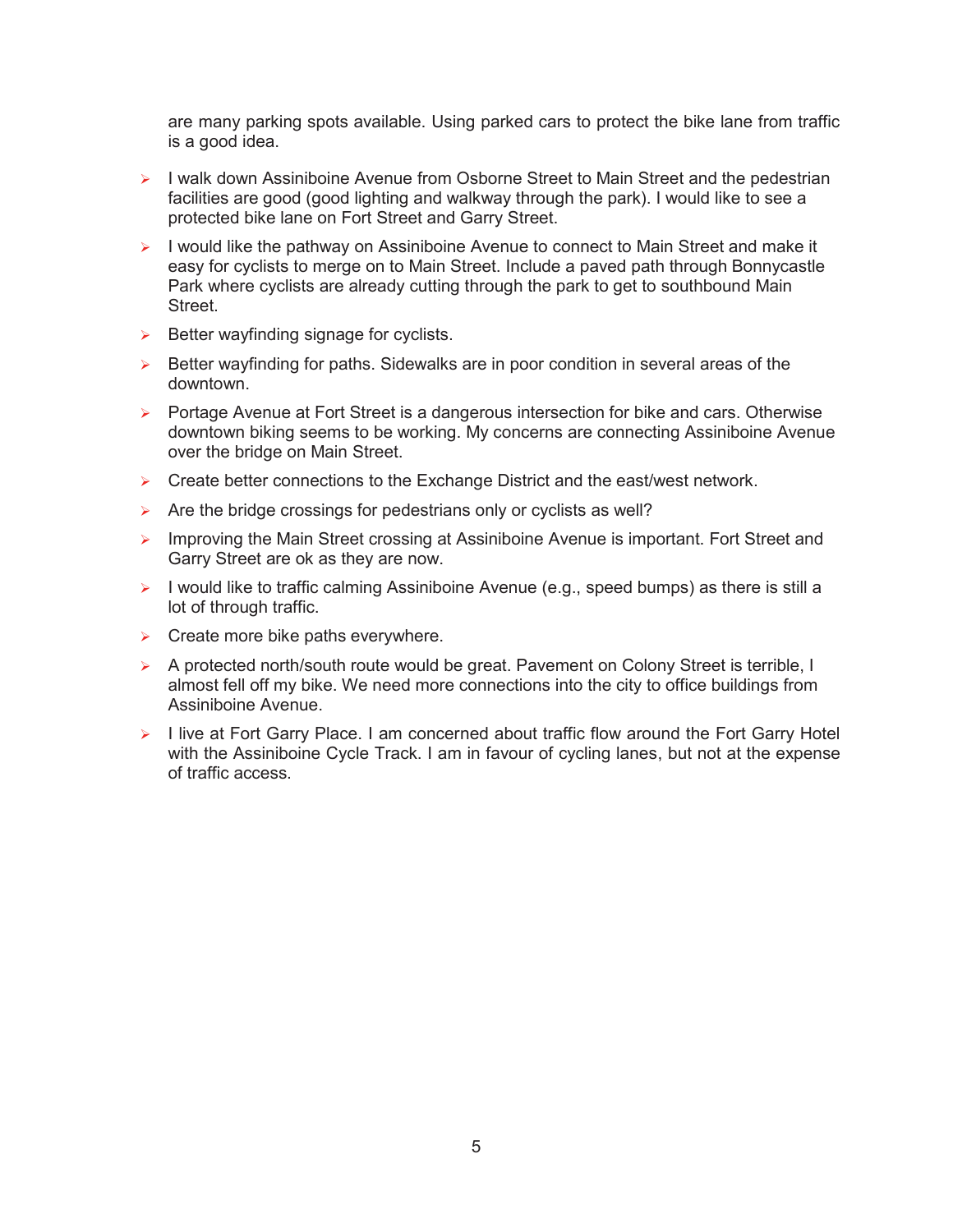**Appendix A – Study Area Map**